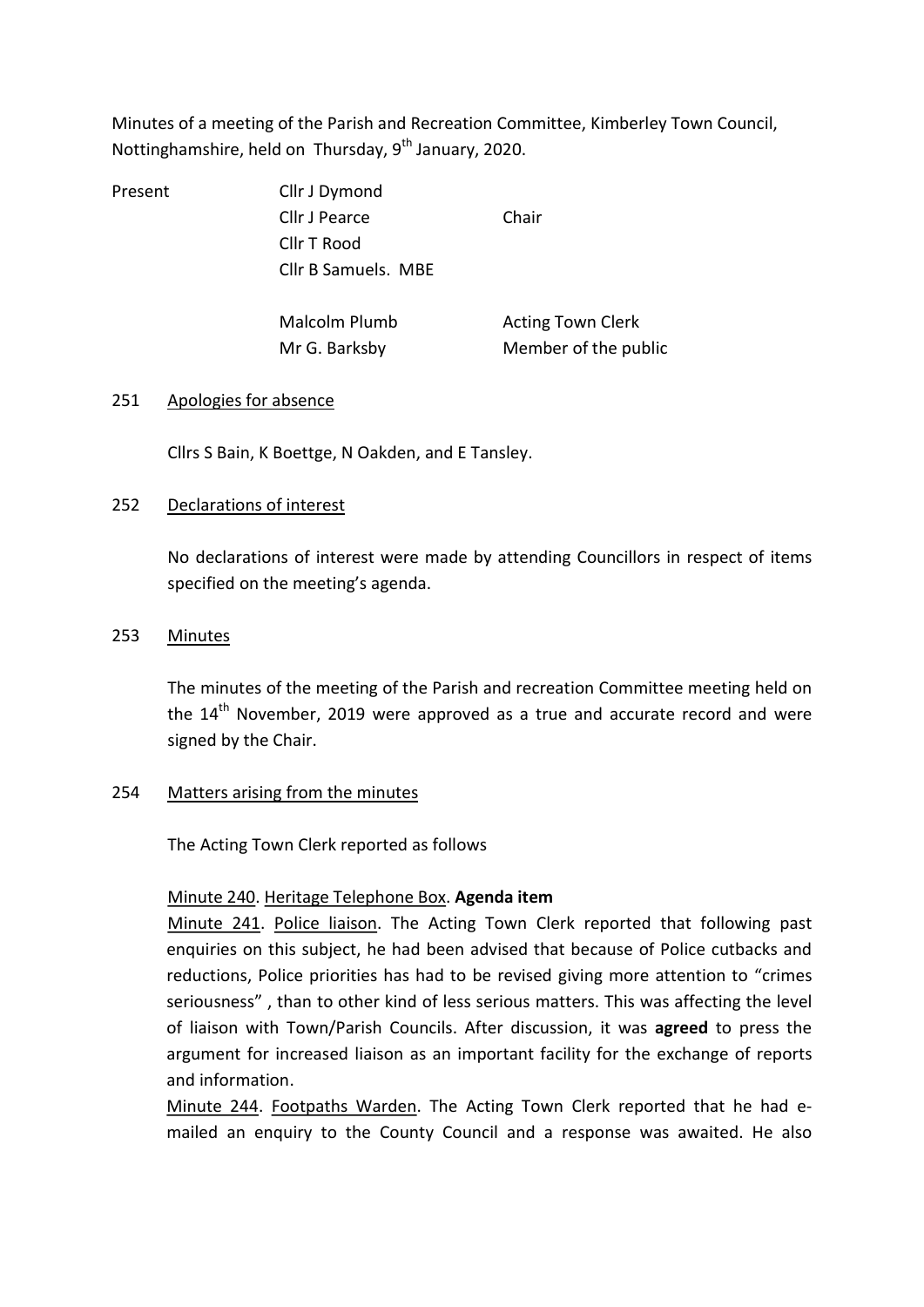updated Councillors upon current work/investigations relating to Babbington Footpaths. Noted.

Minute 248. Notice board renovations. A standardised specification was in the course of preparation for submitting to appropriate Contractors. Noted.

### 255. Structural Survey

Cllr T Rood reported that the full survey had now been carried out on the  $25<sup>th</sup>$ November 2019. Following a later meeting with the Company's Representatives, it had been agreed that the full survey report would be received during the first two weeks of January 2020. This report will then be considered by the full Town Council at the end of the current month. Noted.

### 256 Spring time tour of Council facilities by Committee Members.

The Acting Town Clerk suggested that it might be helpful to both himself and Committee Members, if a group tour of inspection to various Town Councils sites within the Parish took place. Springtime might be the appropriate time, if the meeting agreed with this suggestion. During the ensuing discussion, Councillors mentioned a number of specific sites which might be included. After discussion, the meeting **agreed** with the suggestions. Acting Town Clerk to action.

#### 257 Sites maintenance.

The meeting held a general discussion upon a number of idea's for improved maintenance of Town Council and other sites in the Town. Suggestions were noted. Matter to be reviewed under agenda item 11 (Appointment of Handyman). Noted.

#### 258 Town Boundary Welcome Signs

The Acting Town Clerk asked the meeting if it might be possible to improve the appearance of the boundary signs, particularly at either end of the main road through the Town. A new larger welcome sign incorporating the Town Councils Logo/Insignia, perhaps with the sign fitted with a well maintained flower box, would create a much better first impression to all People entering the Town. During the ensuing discussion, mention was made of the boundary sign at Broomhill. Also mentioned was the need to obtain any required permissions for such improvements. After discussion it was agreed Acting Town Clerk to obtain additional information.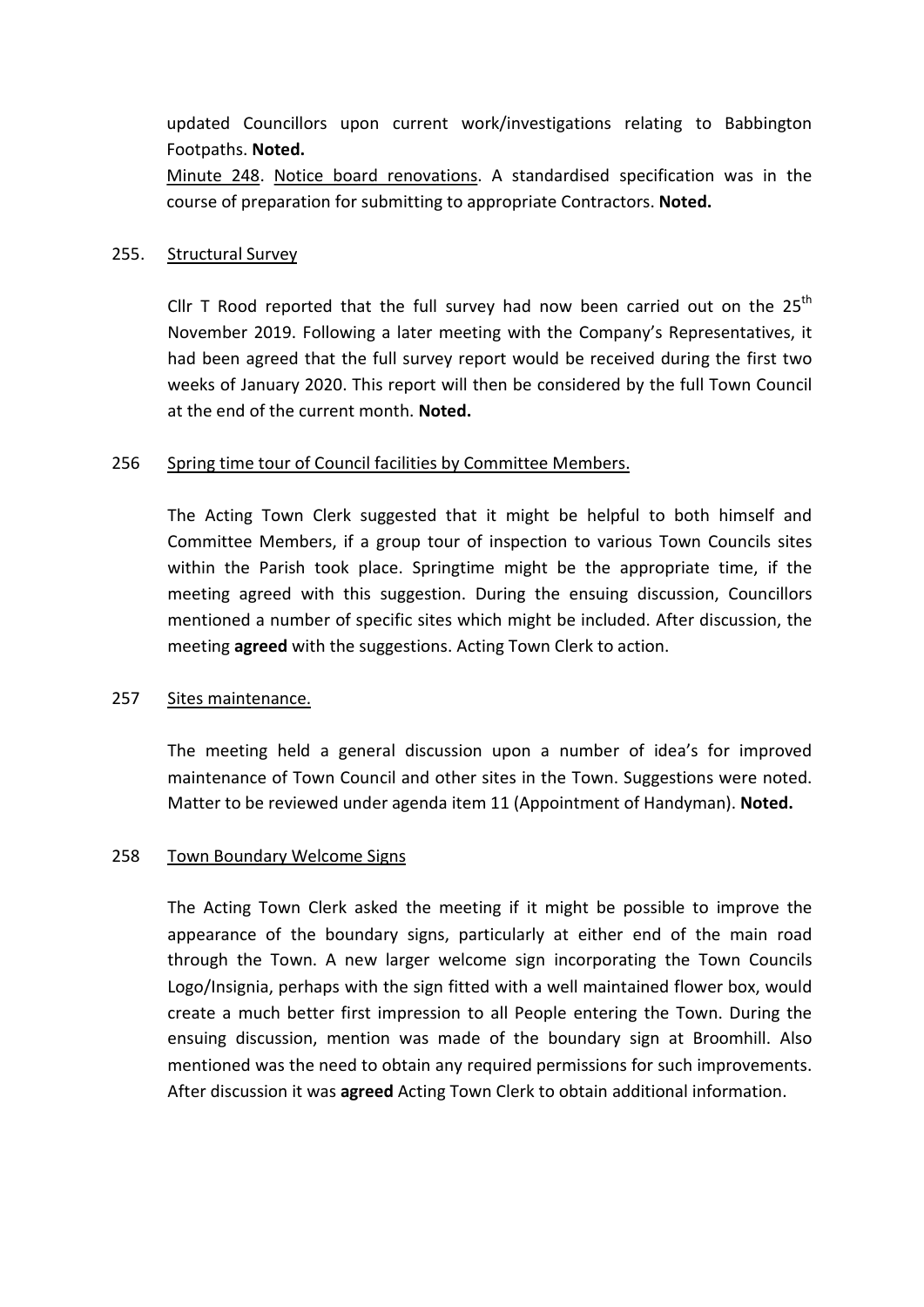### 259 Red (heritage) telephone box.

The Acting Town Clerk reported that following enquiries, he had obtained information upon two schemes for the acquisition, removal, re installation and maintenance of a typical ("heritage design") UK red telephone box. The first (most expensive) option was to buy a reconditioned box from a BT approved supplier and have this delivered and installed in a permanent location, following approval from a planning point of view. The estimated cost would be in the order of £4,000. The second more cheaper option was to buy a remaining unused box in its present location from the BT and renovate it to an acceptable design. Cost (if approved by BT) would be £1.00 for the box plus the cost of renovations and maintenance. During the ensuing discussion it was agreed Acting Town Clerk investigate the second option with BT as a first step with more information upon costing.

### 260 Hall hire review.

For record purposes, the Acting Town Clerk provided a brief breakdown of the current list of regular bookings of the Town Hall. These were as follows.

| Mondays    | Evening dance class                                 |
|------------|-----------------------------------------------------|
| Tuesdays   | Morning/evening slimming classes                    |
| Wednesdays | Lunchtime OAP lunch. Afternoon/evening dance class. |
|            | Evening A/A (Committee room)                        |
| Thursdays  | Evening dance class                                 |
| Friday     | Morning dance class                                 |
| Saturday   | Morning dance class                                 |

A number of suggestions were discussed concerning additional activities not currently available in the Town. These included indoor bowls, a Community cinema, Badminton, drama practice.

After discussion it was agreed to continue to look for more opportunities for using the Hall and to add a new entry on the Town Councils web site showing the halls current usage and its potential for other community activities.

### 261 Appointment of Handyman.

The meeting looked into the past lack of action in developing this proposal and discussed how this action might be speeded up. Cllr T Rood suggested how this might be achieved by firstly defining  $all$  the items of work needed throughout the Town and within the Town Councils own facilities. These items would then be